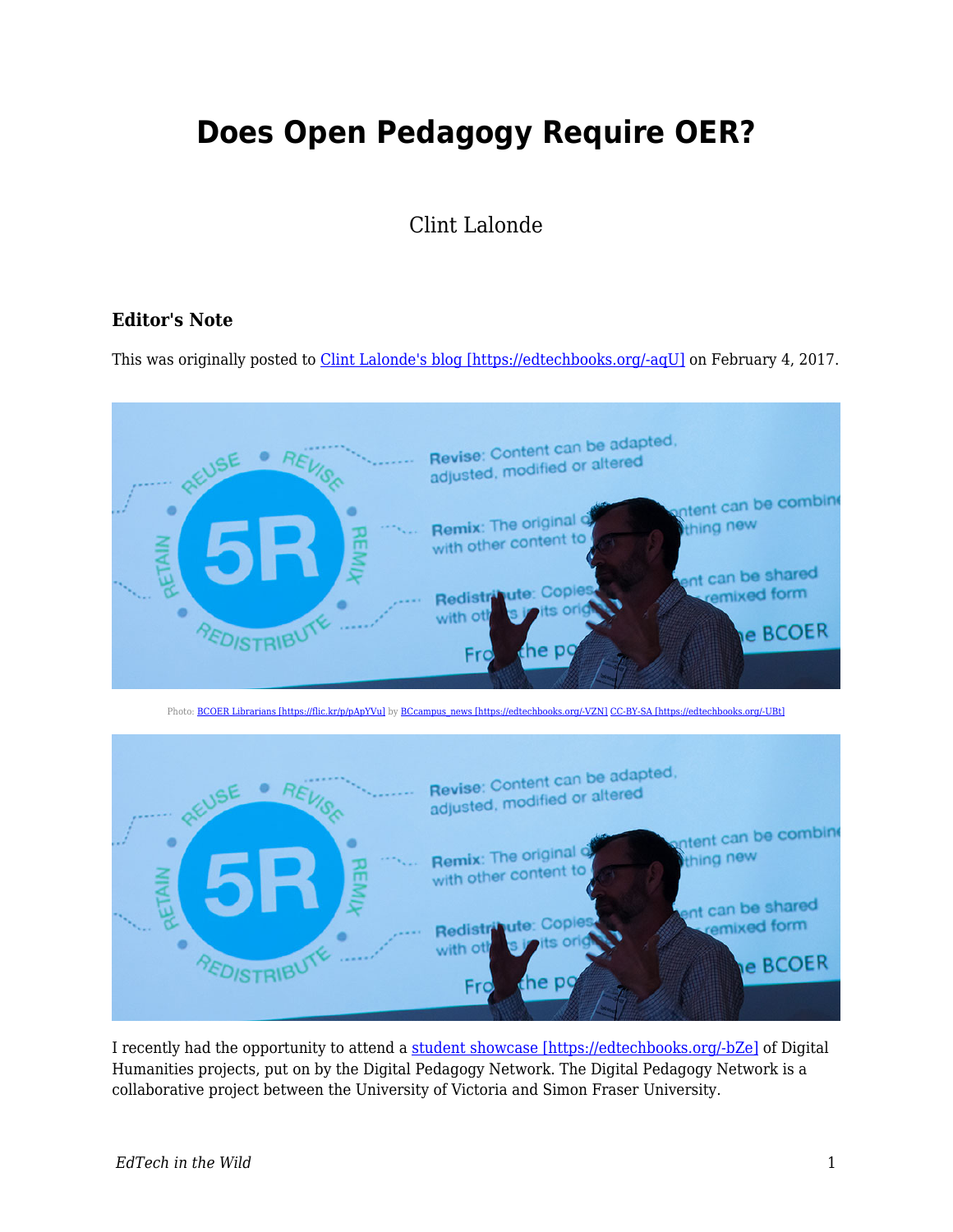The context of the event was to give Digital Humanities students an opportunity to showcase the DH projects they have been working on to fulfill the requirements of their various undergrad/graduate level DH programs at UVIC and SFU. I am grateful to SFU Digital Scholarship Librarian (and Whitecaps soccer fan) [Rebecca Dowson \[https://twitter.com/Reb\\_D\]](https://twitter.com/Reb_D) for suggesting that I attend. I am very happy that I did.

First and foremost, the student projects are fantastic. These are students that are working hard to capture and preserve significant, but often overlooked, pieces of our cultural heritage, like the [Fred](http://www.fredwah.ca/home) [Wah \[http://www.fredwah.ca/home\]](http://www.fredwah.ca/home) archives. Fred Wah is a Canadian writer and Parliamentary Poet Laureate. His online archive is a DH project by English student [Deanna Fong](https://twitter.com/bilycutfong) [\[https://edtechbooks.org/-dIQ\]](https://twitter.com/bilycutfong). Then there is the [Wosk–McDonald Aldine Collection](http://press.ccsp.sfu.ca/) [\[http://press.ccsp.sfu.ca/\]](http://press.ccsp.sfu.ca/) a digital preservation project being worked on by DH students and made available on the open web which celebrates the work of Aldus Manutius, "the Renaissance's most innovative scholarly publisher". There is a [curated digital exhibition \[https://edtechbooks.org/-fPI\]](https://victorianauthorshipandreadership.wordpress.com/) that explores authorship and readership of Victorian-era pornography created by BA students Erin Huxley, Keirsten Mend, Donna Langille and Leah de Roy, and a [cultural mapping](http://simonfraseru.maps.arcgis.com/apps/MapJournal/index.html?appid=df23c82c36eb489d83e3c086264e1668) [\[https://edtechbooks.org/-zu\]](http://simonfraseru.maps.arcgis.com/apps/MapJournal/index.html?appid=df23c82c36eb489d83e3c086264e1668) exhibition of the legends that are included in E. Pauline Johnson's 1911 text, *Legends* of *Vancouver*, which is based on the narratives of Chief Joe Capilano of the Squamish nation (and which prompted a great discussion around the tensions involved with non-Indigenous people researching and mapping Indigenous territories).

All of these educational resources, created by students and available on the open web. But none openly licensed.

Which made me consider open pedagogy and the way in which open pedagogy is defined. Granted, that term "open pedagogy" is fairly new and evolving. My first exposure to the term was in a 2013 (was it really 4 years ago?) [blog post \[https://edtechbooks.org/-ysk\]](https://opencontent.org/blog/archives/2975) from David Wiley where David defines open pedagogy as being directly connected to the (at the time) 4R permissions of OER (emphasis mine).

Open pedagogy is that set of teaching and learning practices only possible in the context of the free access **and 4R permissions characteristic of open educational resources**.

So, with that definition, the assignments that these students have done are not open pedagogy. While some of them do use open access resources (mostly public domain resources), none of the students have released their material with an open license, and, in fact, [some resources](http://www.fredwah.ca/content/acknowledgements) [\[https://edtechbooks.org/-auw\]](http://www.fredwah.ca/content/acknowledgements) are made available with full copyright and only under academic fair use policy.

But yet publicly available. On the open web. Students working on the open web, on meaningful projects.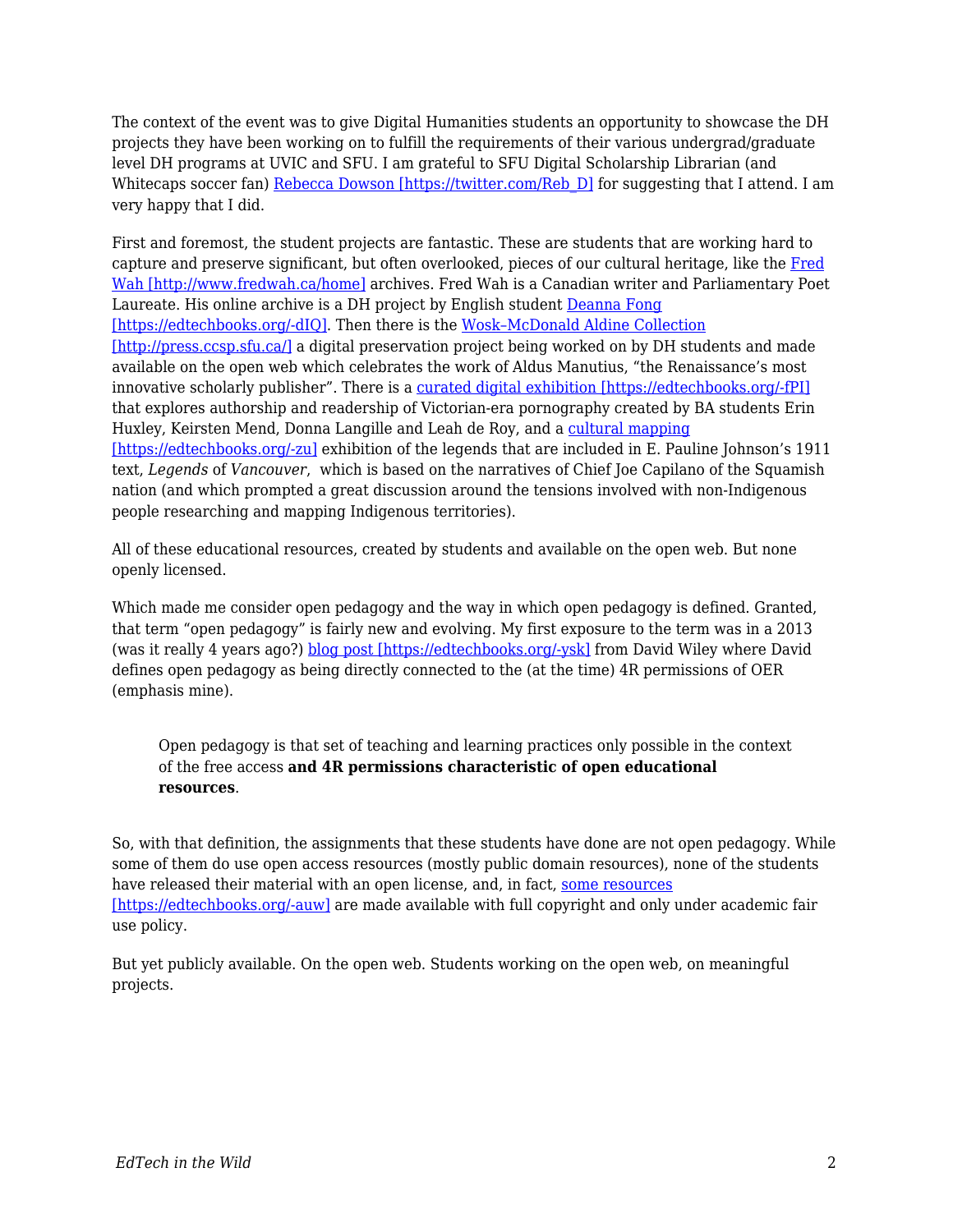

But yet, not open pedagogy, at least by David's definition.

Which made me wonder: is open pedagogy only possible if the work by a student meets the 5R open licensing criteria? Or is what makes open pedagogy open is that students are working in the open with their work on display to the world? Is that the defining feature of open pedagogy?

Don't get me wrong. Encouraging students to release meaningful and significant work they do with an open license is the best possible outcome as it enables the widest possible distribution and application of their work. But if a student creates a meaningful piece of work and simply makes it open access on the web without actually assigning and open license to the work, does that make it a less meaningful and impactful open pedagogy experience?

To the students who created these projects, I would say the answer is no. In a Q&A I asked them to talk about working in the open and how they felt as students to have their work in the open and viewable to the world. Their responses were that they felt it was important to have their work in the open; that they felt the work they were doing needed to be open and accessible to the wider world, and the world needed to know about this work. Not one said the reason they wanted their work open was to have it reflect favourably on them, or that it would look good as part of a digital resume/portfolio. They felt an urgency that their subject matter be made available to the broader pubic. It mattered to them, and that motivated them. They wanted to do justice to their subject matter.

To me, this is open pedagogy. The motivation that it gives to students that what they do matters in the world. That they are contributing to something bigger and greater than themselves. That the work is meaningful. Yes, it would have an even greater impact if this work was released with an open license, but the fact that this work is not openly licensed doesn't make it any less of an open pedagogy exercise to me.

As I was expressing this point on Twitter, Tannis Morgan at the JIBC sent me a link to a [wonderful](https://homonym.ca/uncategorized/open-pedagogy-and-a-very-brief-history-of-the-concept/) [blog post \[https://edtechbooks.org/-vpo\]](https://homonym.ca/uncategorized/open-pedagogy-and-a-very-brief-history-of-the-concept/) she wrote that made me realize that, despite having a French-Canadian last name, I should have paid closer attention to French class. In the post, Tannis digs into the history of the term open pedagogy and finds traces of it in the linguistic culture wars of a 1979 Canada with Quebec educator named Claude Paquette.

Paquette outlines 3 sets of foundational values of open pedagogy, namely: autonomy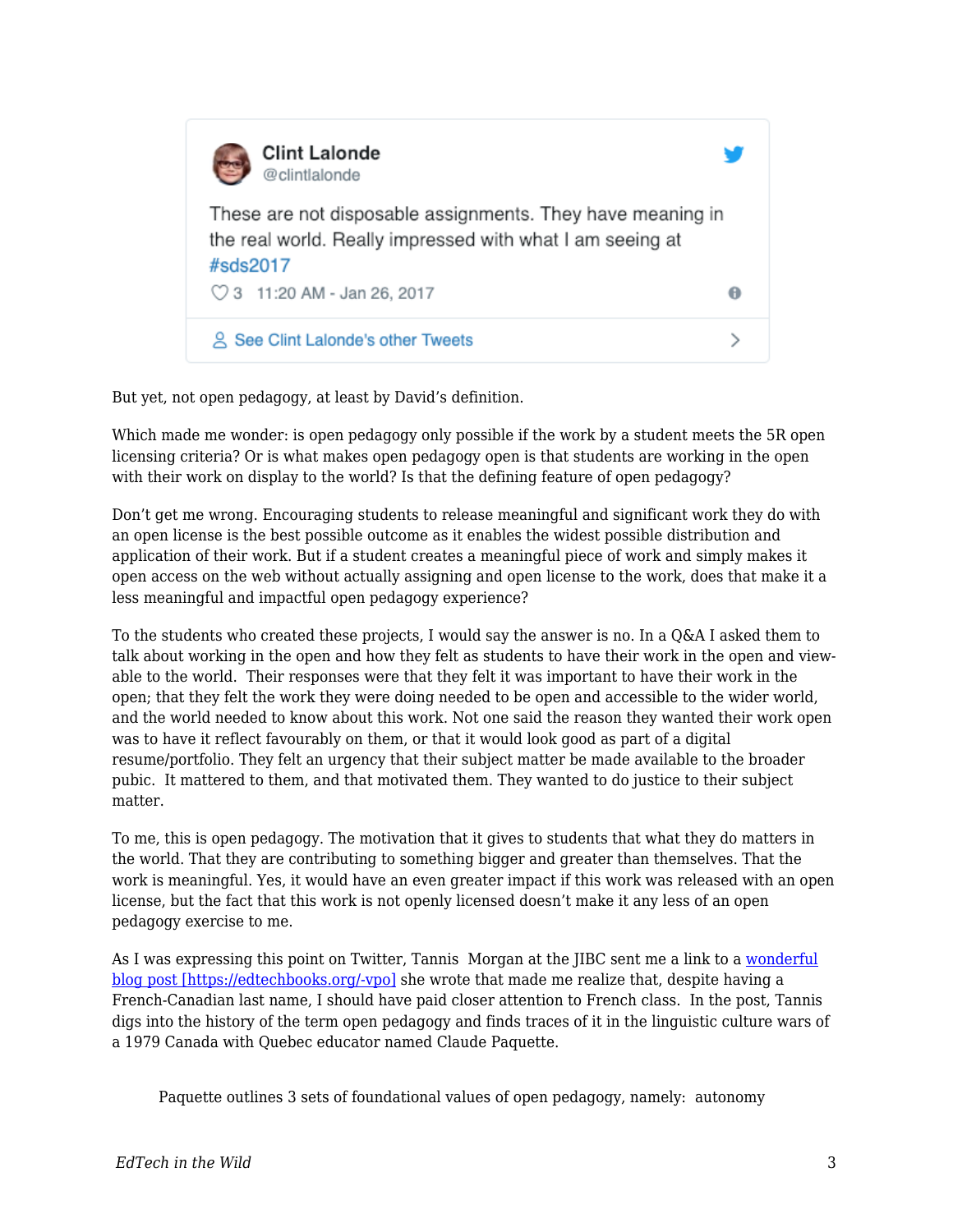and interdependence; freedom and responsibility; democracy and participation.

In her post, Tannis wraps up with an astute observation

In other words, open pedagogy is currently a sort of proxy for the use and creation of open educational resources as opposed to being tied to a broader pedagogical objective.

Which begs the question; what is the broader pedagogical objective of open pedagogy? Does open pedagogy only exist when it is connected to the use and production of OER's?

**Addendum:** After I wrote this, I realized that I had read an [excellent 2014 interview](https://campustechnology.com/Articles/2014/11/12/Open-Pedagogy-Connection-Community-and-Transparency.aspx?Page=1) [\[https://edtechbooks.org/-XCX\]](https://campustechnology.com/Articles/2014/11/12/Open-Pedagogy-Connection-Community-and-Transparency.aspx?Page=1) with [Tom Woodward \[http://tomwoodward.us/\]](http://tomwoodward.us/) in Campus Technology where Tom spoke at length about open pedagogy as a broad and holistic set of values and approaches.

Looking at open pedagogy as a general philosophy of openness (and connection) in all elements of the pedagogical process, while messy, provides some interesting possibilities. *Open* is a purposeful path towards connection and community. Open pedagogy could be considered as a blend of strategies, technologies, and networked communities that make the process and products of education more transparent, understandable, and available to all the people involved.

I think this holistic view of open pedagogy as a messy space where the values of openness inform teaching and learning practices is one that appeals to me.



Lalonde, C. (2019). Does Open Pedagogy Require OER? In R. Kimmons (Ed.), *EdTech in the Wild*. EdTech Books. Retrieved from